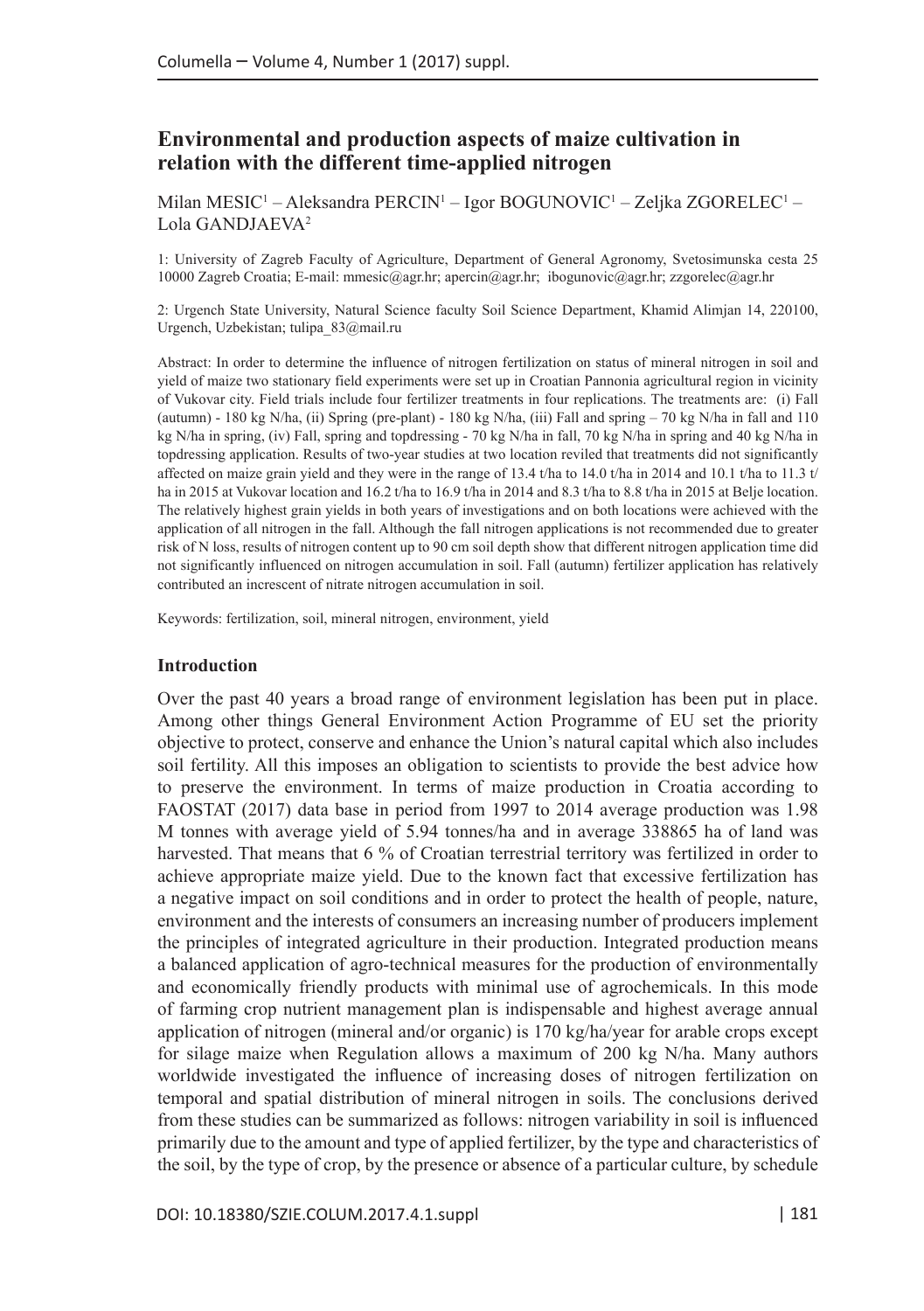and intensity of rainfall [Németh and Kádár (1999), Ikerra et al. 1999, Guo et al. (2001), Zebarth and Milburn (2003), Li et al. (2005), Fang et al. (2006), Mesić et al. (2007), Nance and Karlen (2007), Kristensen and Thorup Kristensen (2007), Gami et al. (2009), Jurišić et al. (2014)]. In contrast to the above studies the goal of this research was to determine the influence of different application periods of the same quantity of mineral nitrogen (180 kg/ha, allowed amount of nutrient in integrated farming practise) on the yield of maize but also on nitrogen variability in soil up to 0.9 m of soil depth.

## **Materials and methods**

This study was carried out on two locations (Vukovar and Belje) in Croatian Pannonia agricultural region in vicinity of Vukovar city during two growing season (2014 and 2015) of maize (*Zea mays* L). The investigation area has a temperate continental climate. The annual mean temperatures slightly varied from 12.6 in 2015 to 13.4  $\degree$ C in 2014. Total precipitation was in the range of 686.2 mm in 2015 to 823.0 mm in 2014. Soil types on locations and its chemical properties were listed in table 1. In order to determine the initial state of soil, samples were taken before the experiment was set up. Samples were air dried, milled, sieved and homogenized. The soil pH was determined in 1:2.5  $(w/v)$ soil suspension in 1 M KCl. Plant available phosphorus and potassium were extracted by ammonium lactate (AL) solution (Egner et al., 1960) and detected by spectrophotometric and flame photometric, respectively. Total carbon and total nitrogen content for calculation of CN ratio were determined by dry combustion method (ISO 10694 and ISO 13878).

| Table 1: Soil type and chemical characteristics* of soils |  |  |  |
|-----------------------------------------------------------|--|--|--|
|                                                           |  |  |  |

| Location | Year | Soil type**                                               | $\rm{pH}_{\rm{KCl}}$ | $mg P_1O_{\epsilon}/kg$ | mg K <sub>2</sub> O/kg | $C/N$ ratio |
|----------|------|-----------------------------------------------------------|----------------------|-------------------------|------------------------|-------------|
|          | 2014 | Glevsoils, Mollic                                         | 7.43                 | 411.1                   | 306.5                  | 22.3        |
| Belje    | 2015 | Glevsoils                                                 | 7.35                 | 243.6                   | 158.2                  | 26.9        |
|          | 2014 | Eutric Cambisol                                           | 6.79                 | 188.3                   | 266.4                  | 12.8        |
| Vukovar  | 2015 | Chernozem Haplic                                          | 7.17                 | 140.2                   | 227.1                  | 14.4        |
|          |      | "surface soil layer $(0-30 \text{ cm})$ ; ** WRB $(2006)$ |                      |                         |                        |             |

The experimental design was a randomized block with four treatments and four replications. The size of each plot is 25 x 25 m and in total experiments included 16 plots. Treatments vary by the applications of different nitrogen fertilizer (Urea  $-46\%$  N and potassium ammonium nitrate (KAN) - 27% N) or by the different times of fertilizer application (Table 2). In total on each treatment 180 kg N/ha was applied but in different time. Depending on the location and year of investigation, fall (autumn) nitrogen application was conducted in late October or early November, early spring or pre plant nitrogen application was initiated in April, while the topdressing fertilization was done in late May or early June.

|  | Table 2: Treatments and applied amounts of nitrogen |  |  |  |  |  |
|--|-----------------------------------------------------|--|--|--|--|--|
|--|-----------------------------------------------------|--|--|--|--|--|

|                                       | Nitrogen application (kg/ha) |                           |                                |  |  |  |  |
|---------------------------------------|------------------------------|---------------------------|--------------------------------|--|--|--|--|
| <b>Treatment</b>                      | Fall (autumn)                | Early spring (pre-plant)  | <b>Topdressing</b>             |  |  |  |  |
| Fall(F)                               | $180 \text{ kg}$ N (Urea)    | -                         |                                |  |  |  |  |
| Spring $(S)$                          |                              | $180 \text{ kg}$ N (Urea) |                                |  |  |  |  |
| $Fall + spring (F+S)$                 | $70 \text{ kg}$ N (Urea)     | $110 \text{ kg}$ N (Urea) |                                |  |  |  |  |
| $Fall + spring + topdressing (F+S+T)$ | $70 \text{ kg}$ N (Urea)     | $70 \text{ kg}$ N (Urea)  | $40 \text{ kg} \text{N}$ (KAN) |  |  |  |  |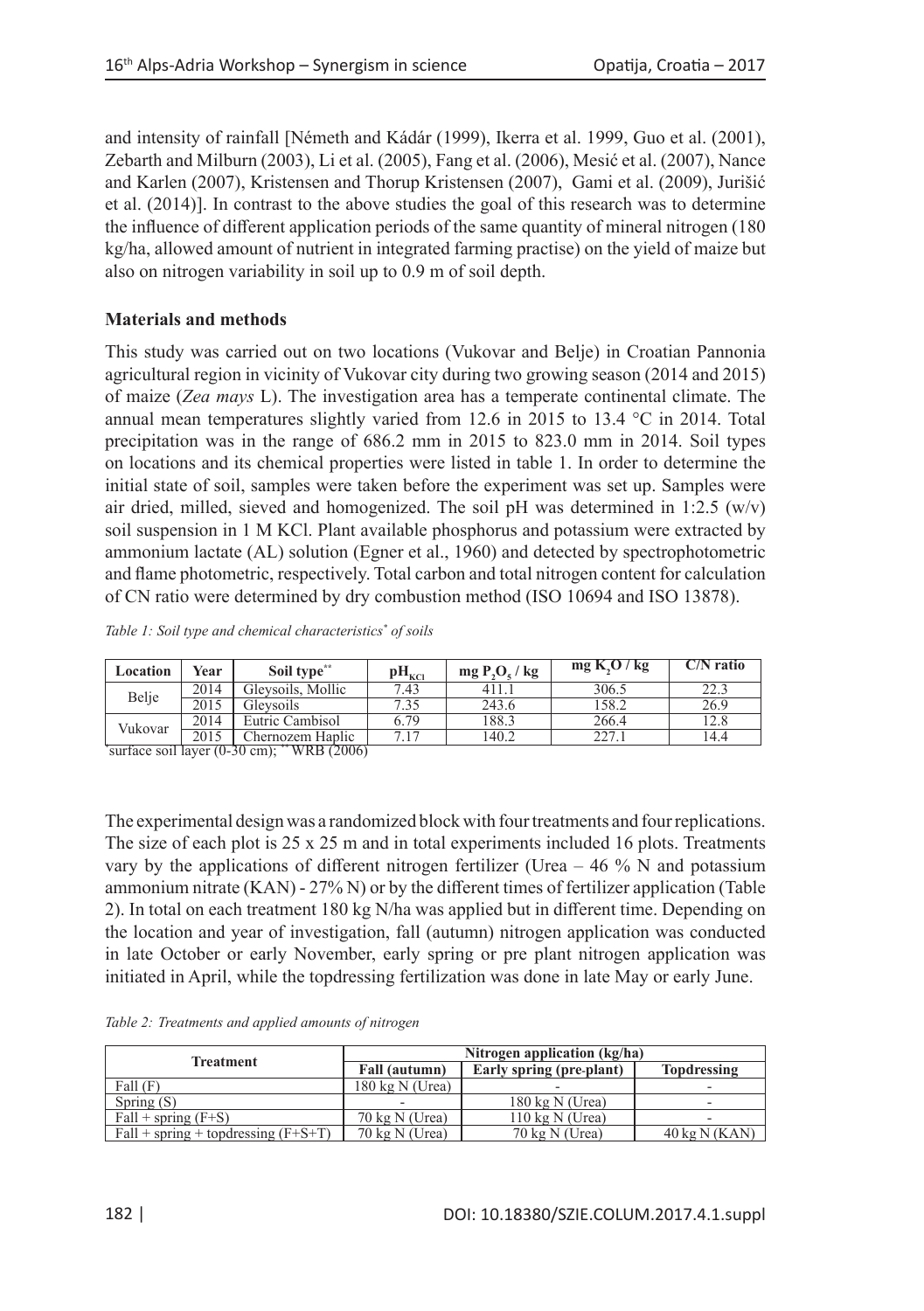Grain yield and moisture content (gravimetric method) in maize were determined after the harvest. During the vegetation of maize soil sampling was conducted six times. Composite samples per plot were taken from three depths (0-30 cm, 30-60 cm and 60-90 cm). During one vegetation season 288 soil samples were taken per one location. Totally, in 1152 soil samples nitrate-nitrogen content was determined by colorimetric method. Wet soil samples were extracted u 1M KCl solution. After the extraction, samples were centrifuged; filtrated and  $NO_3$ -N content was detected by spectrophotometric method (Cd reduction). Statistical analyses of differences in soil nitrate-nitrogen content according to fertilization treatments for soil depth and differences in grain yield according to fertilization treatments were computed by analysis of variance (ANOVA) (SAS 9.1, SAS Institute Inc., USA). The significance test was performed at probability level of  $P < 0.05$ . Differences among treatment means were separated using Fisher's least significant difference procedure.

### **Results and discussion**



Results of two years of investigations relives that different application time of 180 kg

*Figure 1: Effect of different time applied amount of nitrogen on grain yield of maize, Belje location; Pr>F: 0.6490 (2014) and 0.7400 (2015)*

nitrogen / ha did not significantly affected on yield of maize grain neither on the Belje location (P = 0.6490 in 2014 and P=0.7400 in 2015) neither on the Vukovar location (P = 0.3342 in 2014 and P=0.8109 in 2015). Yield of grain varied from 16.2 t/ha to 16.9 t/ha in 2014 and from 8.3 t/ha to 8.8 t/ha in 2015 at Belje location (Figure 1).

At Belje location average grain yield in 2015 (8.4 t/ha) was 49 % lower than average grain yield recorded in 2014 (16.5 t/ha). Results can by partly explained by the fact that in 2015 according to the Thornthwaite water balance, water deficit (247.9 mm) was recorded in June, July, August and September, in months which are very crucial for maize development. Also, soil (Gleysoils, Mollic) at Belje location in 2014 was more supplied with phosphorus (411.1 mg/kg) and potassium (306.5 mg/kg) (Table 1).

Yield of grain varied from 13.4 t/ha to 14.0 t/ha in 2014 and 10.1 t/ha to 11.3 t/ha in 2015 at Vukovar location (Figure 2). According to the results and although this is only a relative differences the highest grain yield at Vukovar location in both investigations years and at Belje location in 2014 were achieved at treatment when all nitrogen was applied in fall (autumn). According to these results the rate of nitrogen leaching, especially nitrogen applied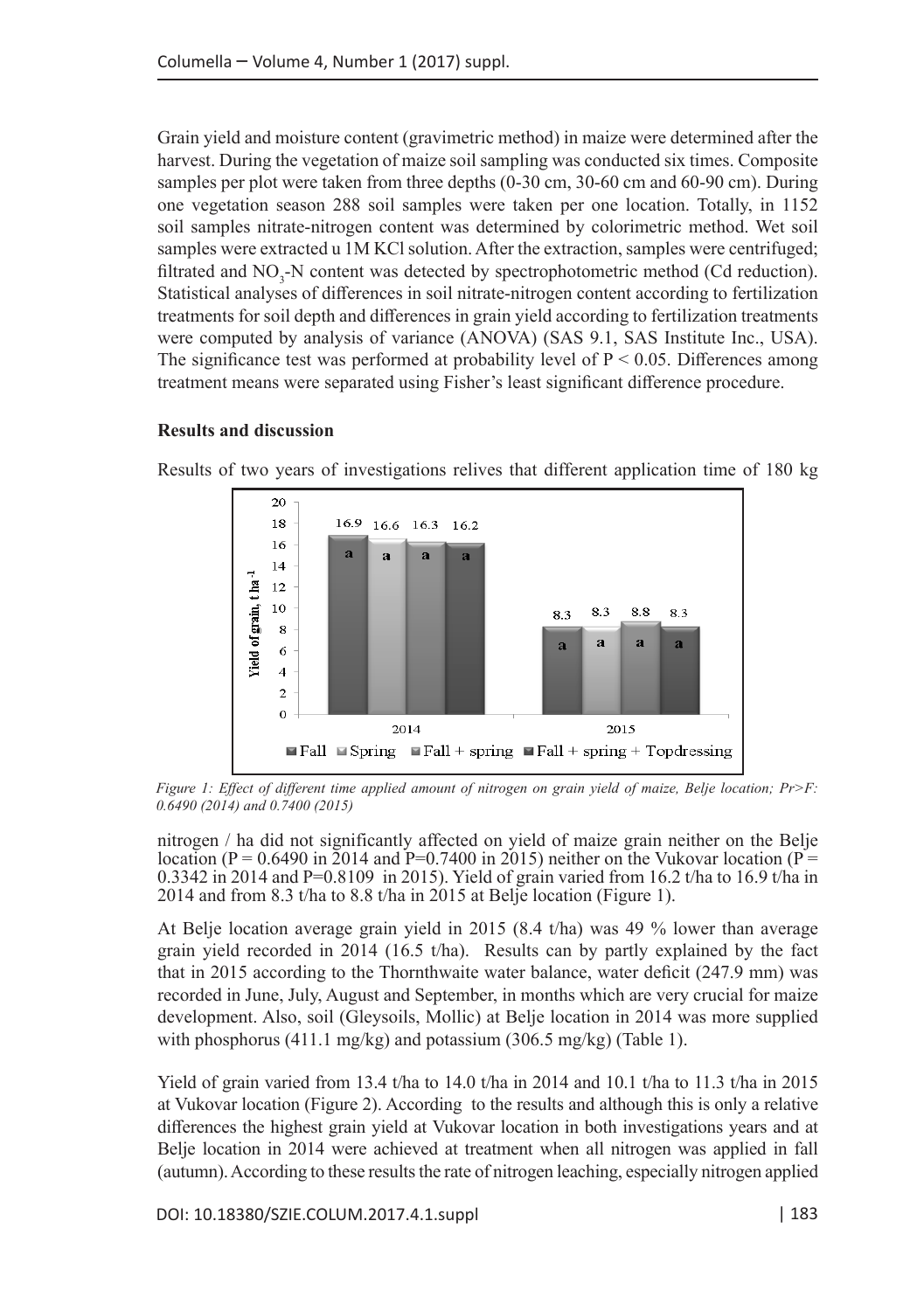

*Figure 2: Effect of different time applied amount of nitrogen on grain yield of maize, Vukovar location; Pr>F: 0.3342 (2014) and 0.8109 (2015*)

in the fall, is not in a large-scale that would have a negative impact on yield. The results shown in Tables 3 and 4 represent the average nitrogen content for six samplings times which were conducted during each growing season of maize. Variability of nitrate-nitrogen  $(NO<sub>3</sub>-N)$  content in soil per treatments and soil depth at Belje location is presented in table 3.

*Table 3: Variability of nitrate-nitrogen content in soil per treatments and soil depth at Belje location*

| <b>Belje location, 2014</b> |                             |        |                |             |                   |        |       |               |    |  |
|-----------------------------|-----------------------------|--------|----------------|-------------|-------------------|--------|-------|---------------|----|--|
| <b>Soil</b>                 | <b>Treatments</b>           |        |                |             | <b>Statistics</b> |        |       |               |    |  |
| depth                       | Fall                        | Spring | Fall+Spring    | $F + S + T$ | <b>LSD</b>        | Pr>F   | Std   | Cv            | N  |  |
|                             |                             |        | $mg NO, -N/kg$ |             | mg/kg             |        | mg/kg | $\frac{0}{0}$ |    |  |
| $0-30$ cm                   | 35.6                        | 33.9   | 34.6           | 32.6        | 11.8              | 0.9599 | 9.32  | 27.6          | 24 |  |
| $30-60$ cm                  | 37.1                        | 33.3   | 30.8           | 33.7        | 11.7              | 0.7311 | 9.32  | 27.7          | 24 |  |
| $60 - 90$ cm                | 31.8                        | 30.1   | 30.3           | 32.1        | 9.9               | 0.9568 | 7.73  | 24.9          | 24 |  |
|                             | <b>Belje location, 2015</b> |        |                |             |                   |        |       |               |    |  |
| $0-30$ cm                   | 37.5                        | 36.7   | 38.9           | 31.3        | 15.7              | 0.7604 | 12.5  | 34.7          | 24 |  |
| $30-60$ cm                  | 36.4                        | 42.0   | 38.2           | 33.3        | 21.8              | 0.8690 | 17.2  | 45.8          | 24 |  |
| $60-90$ cm                  | 46.5                        | 37.1   | 41.3           | 37.6        | 21.2              | 0.7839 | 16.9  | 41.6          | 24 |  |

F+S+T – Fall+Spring+Topdressing; LSD – least significant difference; Std – standard deviation; Cv –coefficient of variation; N – number of observations

According to LSD values and results of analysis of variance different time of nitrogen application did not significantly influenced on nitrogen content in soil neither in 2014 neither in 2015 at Belje location.

With average coefficient of variation of 26.7 % nitrogen content at Belje location in 2014 varied in range from 30.3 mg/kg at last depth (60-90 cm) on treatment with spring nitrogen application to 37.1 mg/kg on treatment with fall nitrogen application in subsurface soil layer (30-60 cm). In 2015 up to 90 cm of soli depth and different time of nitrogen application,  $NO_3$ -N content in average varied 40.7%.

Although the nitrogen applied in fall can be lost before the crop uptake and although topdressing applications is much recommended in terms of environmental protection, results reviles no significant differences between nitrogen content in fall N application and topdressing application treatments.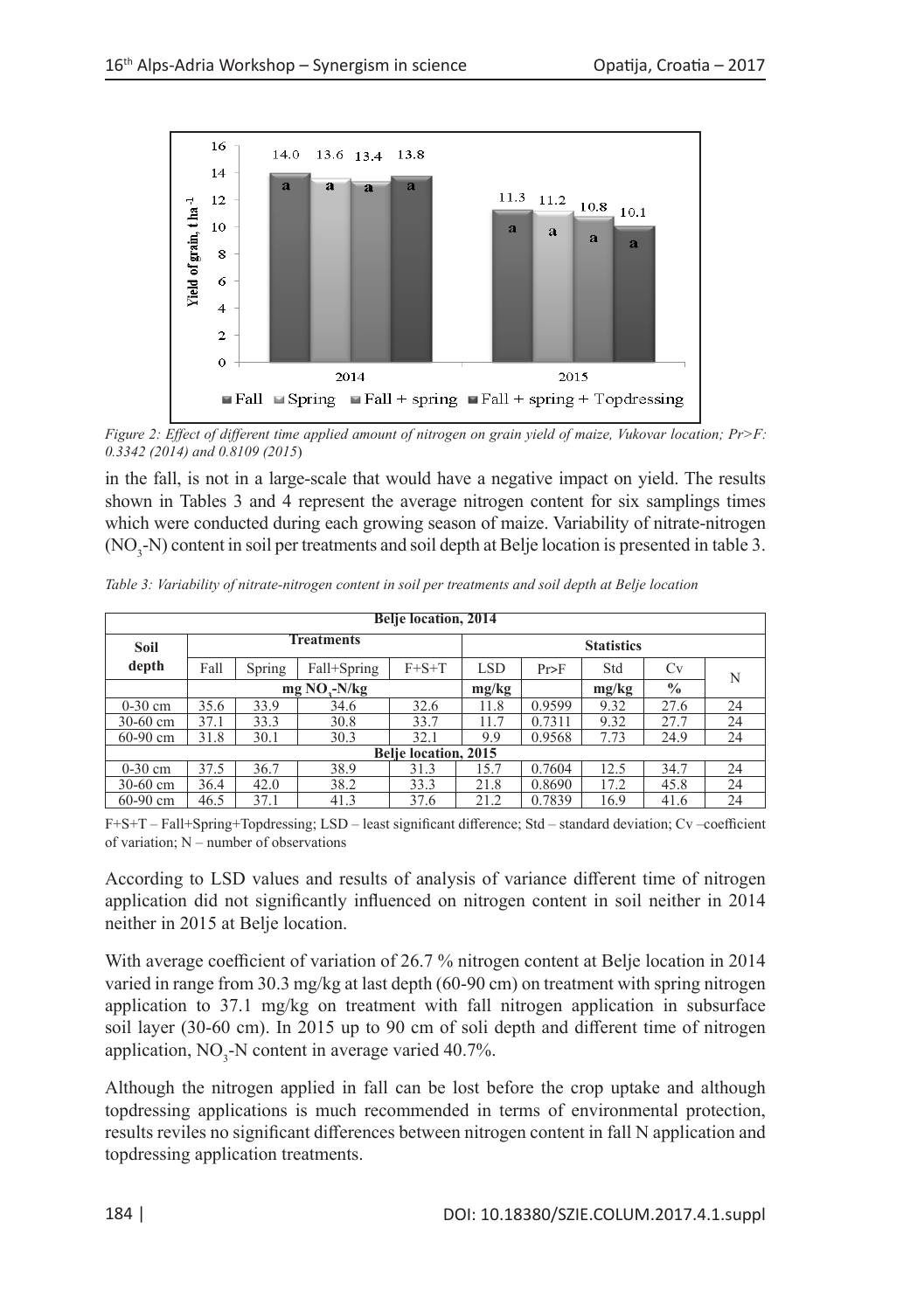Relativity higher amount accumulated  $NO_3$ -N in soil at fall treatment (Table 3) compared to other treatments was recorder at first depth in 2014 (35.6 mg/kg), second depth in 2014 (37.1 mg/kg) and at the last depth in 2015 (46.5 mg/kg). Similar results were established at Vukovar location (Table 4).

| <b>Vukovar location, 2014</b> |                   |        |               |             |            |                   |       |               |    |  |
|-------------------------------|-------------------|--------|---------------|-------------|------------|-------------------|-------|---------------|----|--|
| <b>Soil</b>                   | <b>Treatments</b> |        |               |             |            | <b>Statistics</b> |       |               |    |  |
| depth                         | Fall              | Spring | Fall+Spring   | $F + S + T$ | <b>LSD</b> | $Pr$ >F           | Std   | <b>Cv</b>     | N  |  |
|                               |                   |        | $mg NOz-N/kg$ |             | mg/kg      |                   | mg/kg | $\frac{0}{0}$ |    |  |
| $0-30$ cm                     | 46.2              | 39.1   | 39.8          | 40.5        | 17.8       | 0.8289            | 14.1  | 34.1          | 24 |  |
| $30-60$ cm                    | 44.9              | 43.5   | 42.6          | 41.2        | 17.6       | 0.9750            | 13.7  | 31.8          | 24 |  |
| $60-90$ cm                    | 38.3              | 40.3   | 41.1          | 37.9        | 16.8       | 0.9728            | 13.1  | 33.2          | 24 |  |
| <b>Vukovar location, 2015</b> |                   |        |               |             |            |                   |       |               |    |  |
| $0-30$ cm                     | 45.5              | 34.7   | 31.4          | 34.7        | 14.9       | 0.1556            | 11.4  | 31.2          | 24 |  |
| $30-60$ cm                    | 39.7              | 39.8   | 38.7          | 36.9        | 11.8       | 0.9499            | 9.22  | 23.7          | 24 |  |
| $60-90$ cm                    | 50.8              | 43.8   | 36.2          | 41.5        | 15.7       | 0.1485            | 11.2  | 26.0          | 24 |  |

*Table 4: Variability of nitrate-nitrogen content in soil per treatments and soil depth at Vukovar*

60-90 cm 50.8 43.8 36.2 41.5 15.7 0.1485 11.2 26.0 24 F+S+T – Fall+Spring+Topdressing; LSD – least significant difference; Std – standard deviation; Cv –coefficient of variation; N – number of observations

### **Conclusions**

In terms of environmental and production aspects of maize cultivation in relation to the different time-applied nitrogen, two years investigation at two location lead to the conclusion that the application rate of 180 kg nitrogen/ha in fall did not significantly increased content of accumulated nitrogen up to 90 cm soil depth. Nitrogen applied only in fall, or only in spring (pre-plant), or in fall and spring and even applied and distributed in fall, spring and during vegetation (topdressing) equally affected the spatial distribution of nitrate nitrogen in the soil. It also indicates that yield of grain was not under the influence of different time of nitrogen application. The extension of this research to the monitoring of groundwater quality would give much more detailed insight and answers about the risks associated with application of nitrogen in fall. The dynamics of nitrogen depends on precipitation and temperatures, so this investigation should be conducted for several more years in order to confirm the conclusions presented in this paper.

### **References**

- Egner H. Riehm H. Domingo W.R.: 1960. Untersuchungen über die chemische Bodenanalyse als Grundlage für die Beurteilung des Nährstoffzustandes der Böden. II Chemische Extraktionsmethoden zur Phosphor und Kalium. Kungl. Lantbruk.Annaler, **26**: 45-61. <http://dx.doi.org/10.1002/jpln.19370040502>
- Fang Q., Yu O., Wang E., Chen Y., Zhang G., Wang J., Li L. (2006): Soil nitrate accumulation, leaching and crop nitrogen use as influenced by fertilization and irrigation in an intensive wheat-maize double cropping system in the North China Plain. Plant Soil. 284. 335–350. <http://dx.doi.org/10.1002/jpln.19370040502>
- FAOSTAT (2017): FAO Statistical Programme of Work. <http://www.fao.org/faostat/en/#data/QC>. [http://dx.doi.](http://dx.doi.org/10.2740/jisdh.26.111) [org/10.2740/jisdh.26.111](http://dx.doi.org/10.2740/jisdh.26.111)
- Gami S.K., Lauren J.G., Duxbury J.M. (2009): Influence of soil texture and cultivation on carbon and nitrogen levels in soils of eastern Indo-Gengetic Plains. Geoderma. 153. 304-311. [http://dx.doi.org/10.1016/j.](http://dx.doi.org/10.1016/j.geoderma.2009.08.003) [geoderma.2009.08.003](http://dx.doi.org/10.1016/j.geoderma.2009.08.003)
- Guo L.P., Zhang F.S., Wang X.R., Mao D.R., Chen X.P. (2001): Effect of long-term fertilization on soil nitrate distribution, Journal of Environmental Sciences (China). 13:1. 58-63. [http://dx.doi.org/10.1016/s1671-](http://dx.doi.org/10.1016/s1671-2927(06)60020-5) [2927\(06\)60020-5](http://dx.doi.org/10.1016/s1671-2927(06)60020-5)